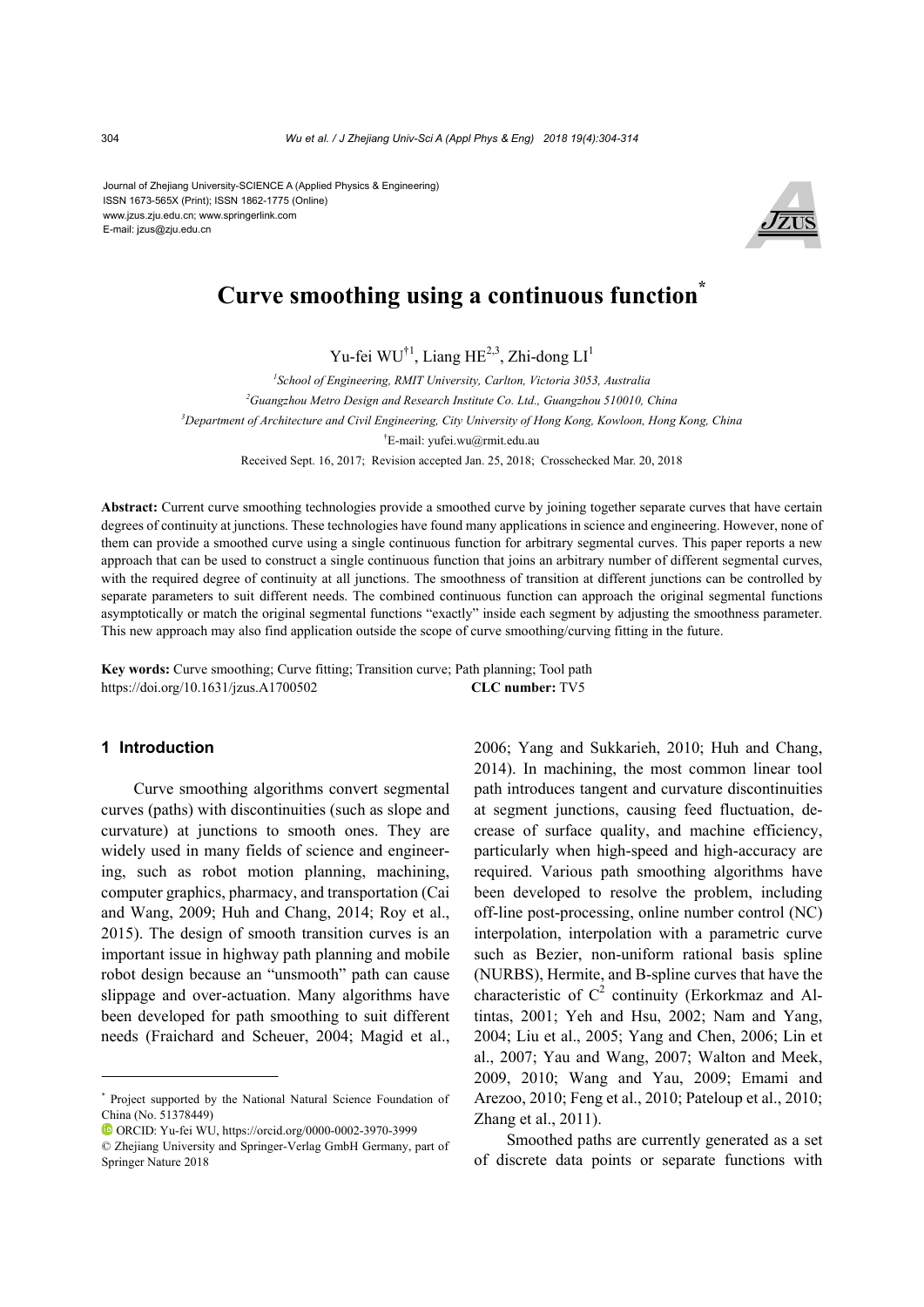certain degrees of continuity at junctions. The smoothing algorithms can provide good control of curvature profile of a smoothed curve, but ignore the deviation of the smoothed paths from the original paths. Ideal paths should have the following characteristics simultaneously (Pateloup et al., 2010): (1) limitation of approximation error, (2) continuity of tangency and curvature, (3) suppression of path oscillations, and (4) control of curvature profile. Current smoothing algorithms find these requirements difficult to satisfy simultaneously. Furthermore, all smoothed paths/curves are segmental or piecewise that cannot be described by one continuous function.

In this work, a special curve smoothing approach is developed that (1) provides smooth transition at all junctions with controllable transition sharpness or curvature, (2) asymptotically approaches all original segments that are given by any continuous function, and (3) is given by one single continuous function in the whole domain. As far as we know, it is the first time that such an approach/function is reported in the literature. The application of this approach/function may not be limited to curve/path smoothing.

## **2 A general two-function multiplication method**

#### **2.1 Regional variables**

Define two regional variables as

$$
t_{r} = \frac{x}{\left(1 + \left(\frac{x}{x_{0}}\right)^{n}\right)^{1/n}},
$$
\n
$$
t_{1} = (x + \delta) \left(1 + \left(\frac{x_{0}}{x + \delta}\right)^{n}\right)^{1/n},
$$
\n(2)

where *x* is the global variable in the domain  $(0, b)$  and  $x_0$  is a particular value of *x* inside  $(0, b)$  that divides the whole domain into two regions; *n* is a constant that affects the smoothness of transition (Fig. 1);  $\delta$  is a small constant that is used to avoid singularity of  $t_1$  at *x*=0.

The two regional variables are shown in Fig. 1. It can be seen that  $t_r$  takes the value of  $x$  in its effective region  $(0, x_0)$ , and becomes a constant  $x_0$  outside it,

while  $t_1$  is the opposite, being a constant  $x_0$  in  $(0, x_0)$ and *x* in  $(x_0, b)$ . The bigger the parameter *n* is, the sharper the transition becomes between the two regions. In general, a value greater than 10 should be used for *n* to make a clear transition. It is noted that a function similar to Eq. (1) was used by others in modeling stress-strain curves (Giuffre and Pinto, 1970; Richard and Abbott, 1975).

If the variable *x* is defined in a more general domain (*a*, *b*), a variable substitution of *ξ*=*x−a* can be used to change the *x* domain to a  $\zeta$  domain of (0, *b*−*a*).



**Fig. 1 Regional variables for two-segment function** 

#### **2.2 Regional functions and combined function**

For a general function given by

$$
y = f(x) = y_0 \cdot \overline{f}(x),\tag{3}
$$

where  $\overline{f}(x)$  is a normalized function with its value equal to 1 at  $x_0$ , and  $y_0$  is the value of y at  $x_0$ . Replacing *x* with  $t_r$  and  $t_l$  respectively gives

$$
y_1 = y_0 \cdot \overline{f}(t_r), \tag{4}
$$

$$
y_2 = y_0 \cdot f(t_1). \tag{5}
$$

Eq. (4) is equal to Eq. (3) approximately (the difference depends on the value of *n*) in  $(0, x_0)$  and becomes a constant outside the region. Eq. (5) is the opposite and can be used to represent  $f(x)$  in the region  $(x_0, b)$ . A very useful feature of Eqs. (4) and (5) is that they are only regional functions inside their own effective regions and do not affect others outside the regions.

For a typical two-part function that has distinctive shapes in the two sides as shown in Fig. 2, assume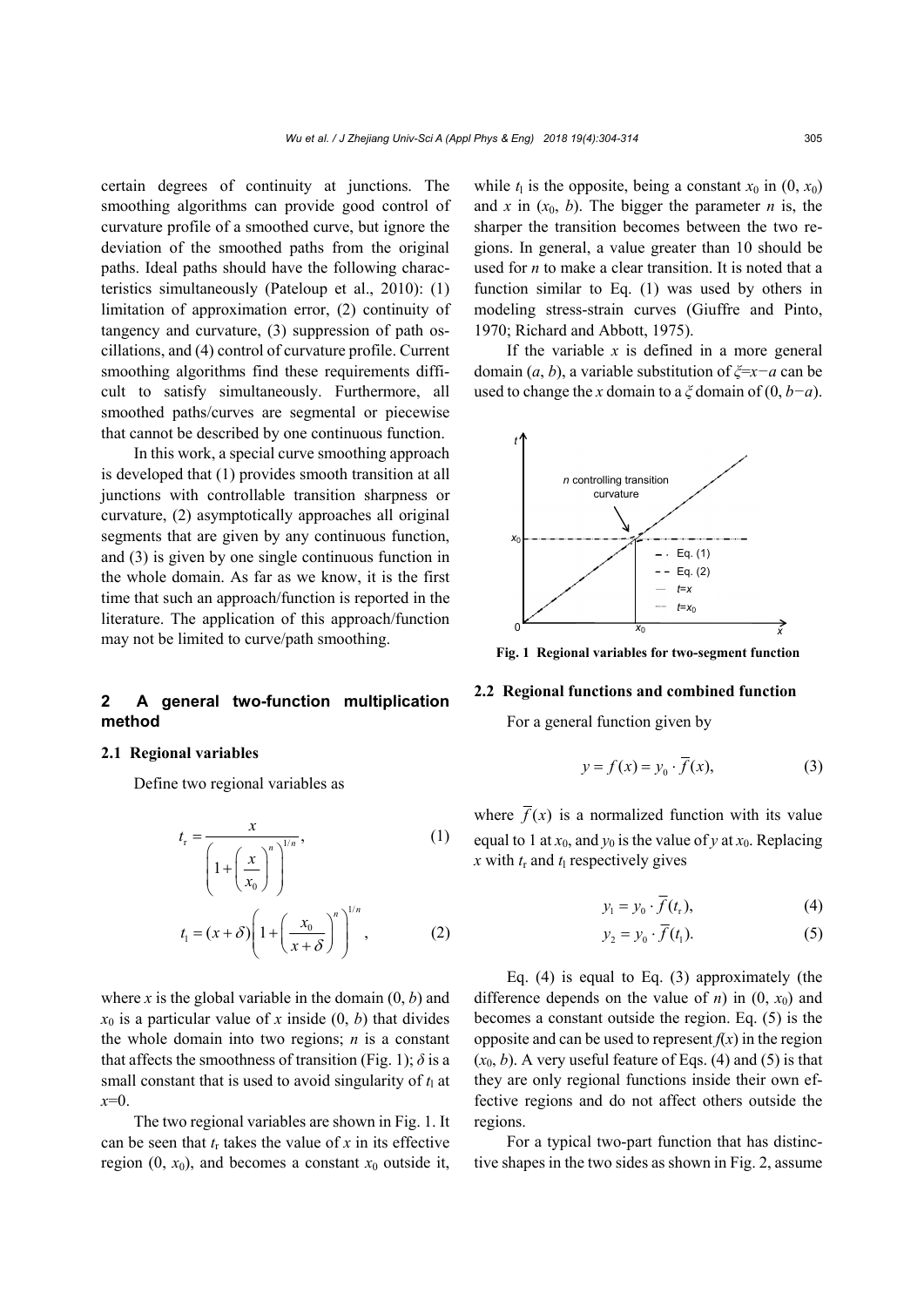the function on the left hand side is given by  $y_1 = y_0 \cdot \overline{f}_1(x)$  and that on the right hand side is given by  $y_2 = y_0 \cdot \overline{f}_2(x)$ . Let

$$
y_1 = y_0 \cdot \overline{f}_1(t_r) \overline{f}_2(t_1). \tag{6}
$$

The combined function *y* is  $y_1$  in  $(0, x_0)$  and  $y_2$  in  $(x_0, b)$ . In the transition zone around  $x_0$  the function is smooth and mathematically continuous.



**Fig. 2 Two-function multiplication method** 

#### **2.3 Examples of two-segment functions**

Hognestad (1951) proposed a stress-strain relationship for concrete, which was adopted by many researchers to describe the stress-strain relationship of fibre-reinforced polymer (FRP)-confined concrete.

$$
f_{\rm c} = \begin{cases} f_{\rm co} \left[ \frac{2\varepsilon_{\rm c}}{\varepsilon_{\rm co}} - \left( \frac{\varepsilon_{\rm c}}{\varepsilon_{\rm co}} \right)^2 \right], & \varepsilon_{\rm c} \le \varepsilon_{\rm co}, \\ f_{\rm co} + E_2(\varepsilon_{\rm c} - \varepsilon_{\rm co}), & \varepsilon_{\rm c} > \varepsilon_{\rm co}, \end{cases}
$$
(7)

where  $f_c$  and  $\varepsilon_c$  are the stress and strain of concrete, respectively, and  $(f_{\text{co}}, \varepsilon_{\text{co}})$  is the coordinate of the transition point shown in Fig. 3;  $E_2$  is the slope of the second part that is represented by a straight line. By applying Eq. (6), we have

$$
f_{\rm c} = \left[ \frac{2t_{\rm r}}{\varepsilon_{\rm co}} - \left( \frac{t_{\rm r}}{\varepsilon_{\rm co}} \right)^2 \right] \cdot \left[ f_{\rm co} + E_2(t_1 - \varepsilon_{\rm co}) \right], \quad \text{(8a)}
$$

$$
t_{\rm r} = \frac{\varepsilon_{\rm c}}{\left(1 + \left(\frac{\varepsilon_{\rm c}}{\varepsilon_{\rm co}}\right)^n\right)^{1/n}},\tag{8b}
$$

$$
t_1 = (\varepsilon_{\rm c} + \delta) \left( 1 + \left( \frac{\varepsilon_{\rm co}}{\varepsilon_{\rm c} + \delta} \right)^n \right)^{1/n} . \tag{8c}
$$

Using  $n=10$  and  $\delta=0.001$ , Eq. (8a) is shown in Fig. 3. It is clear that Eq. (8a) is essentially identical to Eq. (7), but it is a mathematically continuous function.



**Fig. 3 Hognestad stress-strain model** 

The second example is an interfacial bond-slip relationship (Pan and Wu, 2014) for externally bonded reinforcement-to-concrete interface, as given by

$$
\tau = \begin{cases} \tau_{\text{max}} \left( \frac{s}{s_0} \right)^{\alpha}, & s \le s_0, \\ \tau_{\text{max}} \exp[-\beta(s - s_0)], & s > s_0, \end{cases}
$$
(9)

where  $\tau$  and  $s$  are the interfacial bond stress and slip, respectively, with the peak point at  $(s_0, \tau_{\text{max}})$ ;  $\tau_{\text{max}}$  is the maximum bond stress;  $\alpha$  and  $\beta$  are two parameters controlling the shape of the curves. Using the two-function multiplication method, Eq. (9) is converted to a continuous function:

$$
\tau = \tau_{\text{max}} \left( \frac{t_{\text{r}}}{s_0} \right)^{\alpha} \exp[-\beta(t_1 - s_0)], \tag{10a}
$$

$$
t_{\rm r} = \frac{s}{\left(1 + \left(\frac{s}{s_0}\right)^n\right)^{1/n}},\tag{10b}
$$

$$
t_1 = (s + \delta) \left( 1 + \left( \frac{s_0}{s + \delta} \right)^n \right)^{1/n}, \quad (10c)
$$

when  $n=35$  and  $\delta=0.0001$ , Eq. (9) and Eq. (10a) are shown and compared in Fig. 4.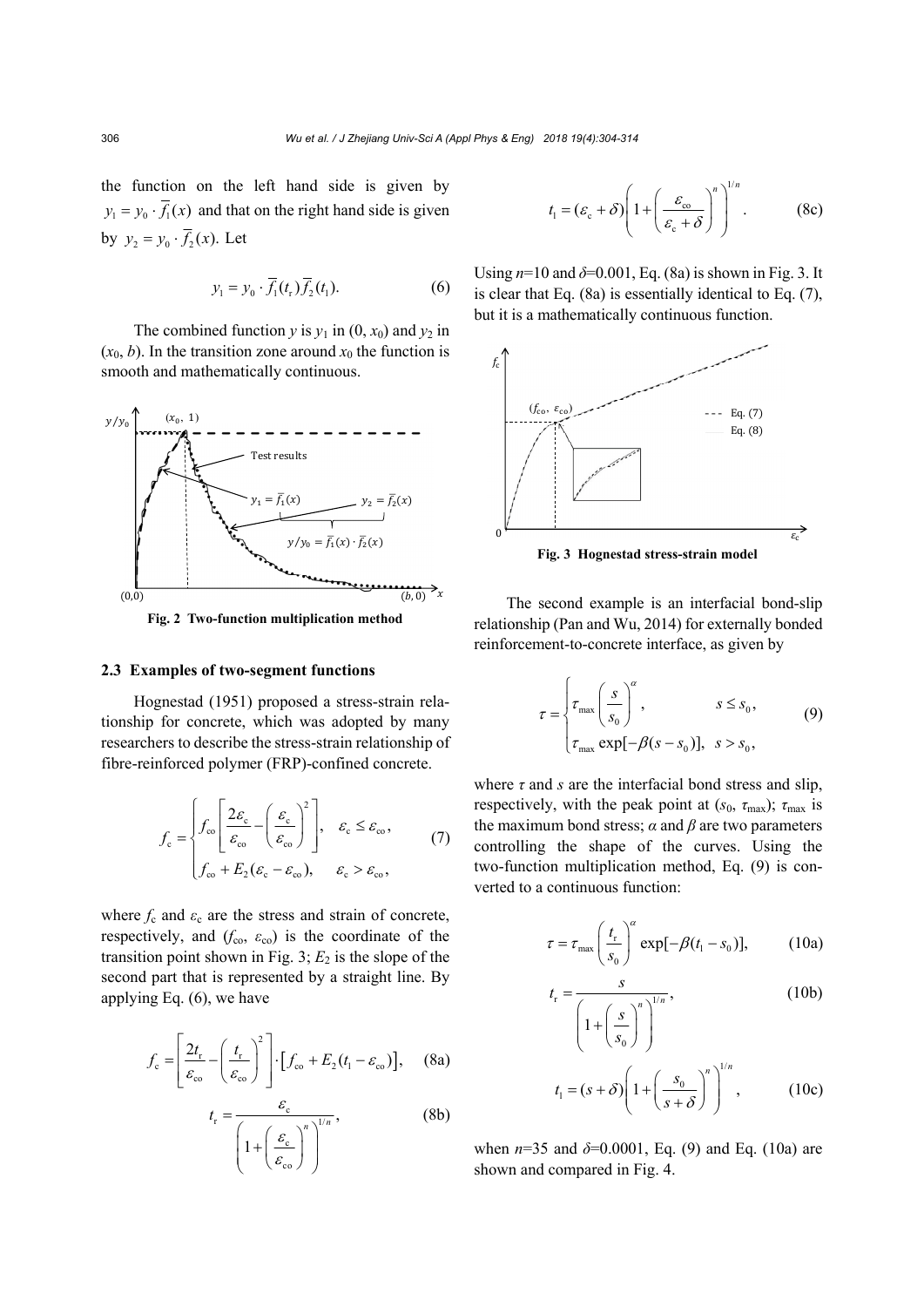

**Fig. 4 Discontinuous bond-slip relationship** 

#### **3 Multiple-segment functions**

When a two-segment function is combined with another single-segment function using the twofunction multiplication method, it produces a threesegment function. This process can continue to produce an *m*-segment function. Generally, an (*m*+*n*) segment function can be produced by combining an *m*-segment function  $f_m$  with an *n*-segment function  $f_n$ , or

$$
f(x) = y_0 \cdot \overline{f}_m(t_r) \overline{f}_n(t_1).
$$
 (11)

However, the process to produce a function with multiple segments using Eq. (11) is tedious. A simpler way to produce a multiple-segment function is by introducing a more general regional variable that is equal to x in a sub-domain  $(x_i, x_{i+1})$  and becomes constant outside the region. Such a regional variable is given by

$$
t_i = \frac{t_r(x_{i+1})t_1(x_i)}{x}
$$
  
= 
$$
\frac{x + \delta}{\left(1 + \left(\frac{x}{x_{i+1}}\right)^n\right)^{1/n}} \left(1 + \left(\frac{x_i}{x + \delta}\right)^n\right)^{1/n},
$$
 (12)

where *x* is the global variable in the domain  $(0, b)$ , and  $x_i$  and  $x_{i+1}$  are two boundary values of the sub-domain. Eq.  $(12)$  is depicted in Fig. 5. It can be seen that  $t_i$ takes the value of *x* in its sub-domain  $(x_i, x_{i+1})$ , and a constant value of  $x_i$  in  $(0, x_i)$  and another value of  $x_{i+1}$ in  $(x_{i+1}, b)$ . When  $x_i$  is equal to 0, Eq. (12) degenerates to Eq.  $(1)$ . Similarly, Eq.  $(12)$  reduces to Eq.  $(2)$  when  $x_{i+1}$  is equal to *b*.

With the regional variable given by Eq. (12), any function  $f(t_i)$  presents in its original form  $f(x)$  inside its sub-domain and becomes constant outside it. For a discontinuous multiple-segment function with its *i*th segment,

$$
y_i = y_{0,i} \cdot \overline{f}_i(x), \tag{13}
$$

where  $y_{0,i}$  is the *y* value of the function at  $x=x_i$ , and  $\overline{f}_i(x)$  is a normalized function with its value equal to 1 at  $x_i$ , the general *m*-segment continuous function can simply be given by

$$
f(x) = y_{0,1} \cdot \overline{f_1}(t_1) \overline{f_2}(t_2) \cdots \overline{f_l}(t_i) \cdots \overline{f_m}(t_m).
$$
 (14)

Note that different values of *n* or *ni* can be used in Eq. (12) so that the sharpness of turning at different junctions can be chosen separately based on needs.



**Fig. 5 General regional variable for sub-domain** 

Examples of multiple-segment functions are given as follows.

1. Stress-strain relationship of steel bar

The typical stress-strain relationship of a hotrolled steel bar (Park and Paulay, 1975) is shown in Fig. 6. This constitutive relationship has four parts and regional variables can be applied to produce a continuous function. The elastic and perfectly plastic parts are given by

$$
\sigma = \begin{cases} E\varepsilon, & 0 \le \varepsilon < \varepsilon_1, \\ \sigma_y, & \varepsilon_1 \le \varepsilon \le \varepsilon_2, \end{cases}
$$
 (15)

where  $\sigma$  and  $\varepsilon$  are the stress and strain, respectively; *E*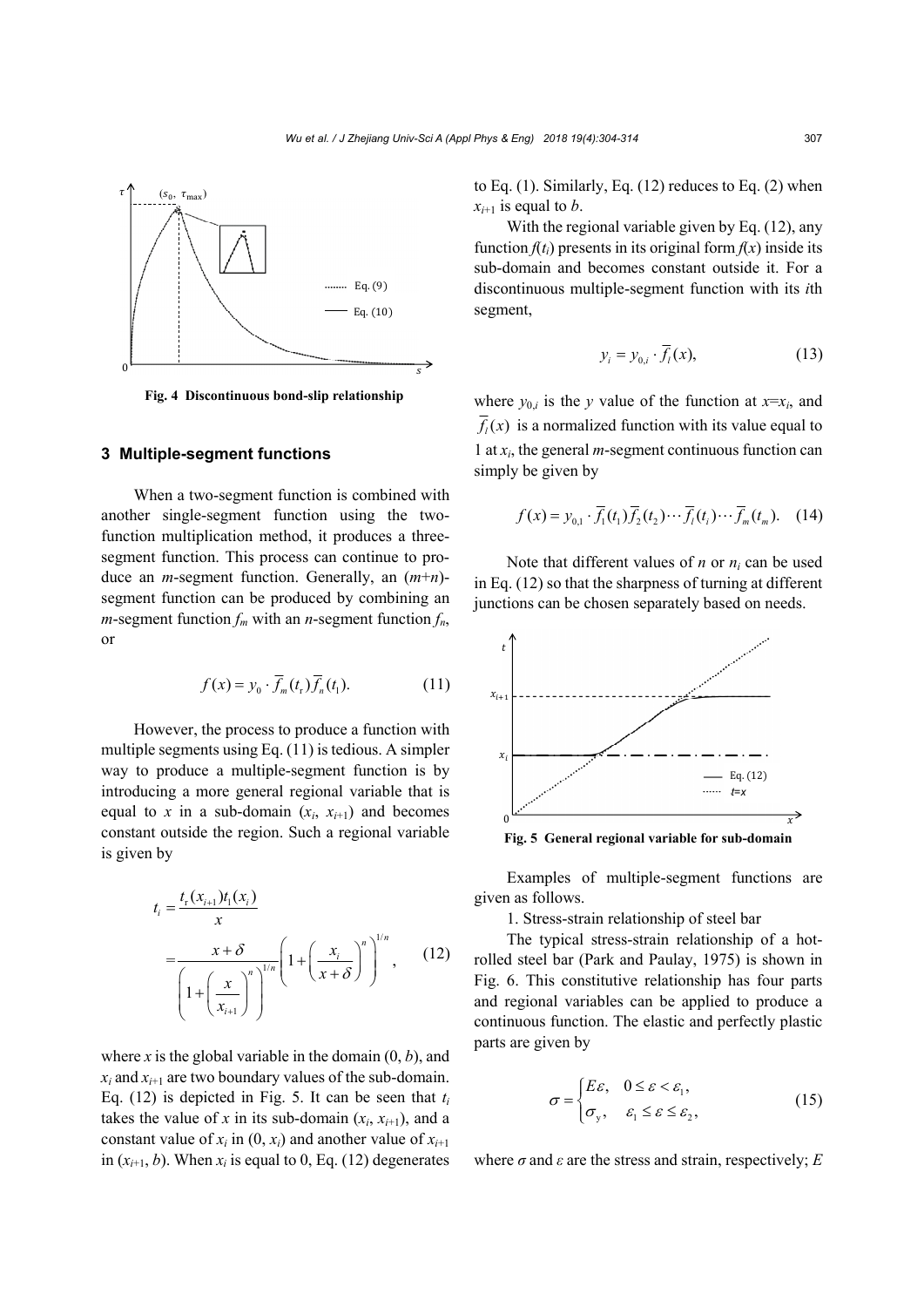is the Young's modulus and  $\sigma_y$  is the yield strength;  $\varepsilon_1$ and  $\varepsilon_2$  give the starting and end points of the yield plateau, respectively.

Eq. (15) can easily be transformed into a twosegment function using the two-function multiplication method:

$$
\sigma(\varepsilon) = \frac{E\varepsilon}{\left(1 + \left(\frac{\varepsilon}{\varepsilon_1}\right)^n\right)^{1/n}}.\tag{16}
$$

The third and fourth parts of the curve can be provided by

$$
\sigma(\varepsilon) = \sigma_{\rm u} - A(\varepsilon_{\rm u} - \varepsilon)^P, \qquad (17)
$$

$$
\sigma(\varepsilon) = \sigma_{\rm u} - B(\varepsilon - \varepsilon_{\rm u})^{\mathcal{Q}},\tag{18}
$$

where *A* and *B* are constants given by

$$
A = \frac{\sigma_{\rm u} - \sigma_{\rm y}}{\left(\varepsilon_{\rm u} - \varepsilon_{\rm 2}\right)^p},\tag{19a}
$$

$$
B = \frac{\sigma_{\rm u} - \sigma_{\rm m}}{(\varepsilon_{\rm m} - \varepsilon_{\rm u})^{\mathcal{Q}}},\tag{19b}
$$

where  $\sigma_{\rm u}$  and  $\varepsilon_{\rm u}$  are the stress and strain of the peak point, respectively;  $\sigma_{\rm m}$  and  $\varepsilon_{\rm m}$  are the stress and strain of the end point, respectively.

Applying Eq. (14) to the above functions gives

$$
\sigma(\varepsilon) = \frac{E\varepsilon}{\left(1 + \left(\frac{\varepsilon}{\varepsilon_1}\right)^n\right)^{1/n}}
$$
\n
$$
\times \frac{\sigma_u - A(\varepsilon_u - t_3)^p}{\sigma_y} \cdot \frac{\sigma_u - B(t_4 - \varepsilon_u)^q}{\sigma_u},
$$
\n
$$
t_3 = \frac{\varepsilon + \delta}{\left(1 + \left(\frac{\varepsilon_2}{\sigma_u}\right)^n\right)^{1/n}},
$$
\n(20b)

$$
t_3 = \frac{\varepsilon + \delta}{\left(1 + \left(\frac{\varepsilon}{\varepsilon_u}\right)^n\right)^{1/n}} \left(1 + \left(\frac{\varepsilon_2}{\varepsilon + \delta}\right)^n\right)^{1/n},\qquad(20b)
$$

$$
t_4 = \frac{\varepsilon + \delta}{\left(1 + \left(\frac{\varepsilon}{\varepsilon_m}\right)^n\right)^{1/n}} \left(1 + \left(\frac{\varepsilon_u}{\varepsilon + \delta}\right)^n\right)^{1/n}.\tag{20c}
$$

The continuous function Eq. (20a) is depicted in Fig. 6, where the parameters of  $n=20$  and  $\delta=0.0001$  are used.



**Fig. 6 Stress-strain relationship of steel bar**

2. Bond-slip relationship of reinforced concrete The well-known Bertero, Popov, and Eligehausen (BPE) model (CEB, 1993) that is used as the bond-slip relationship for a reinforcement barconcrete interface is given by Eq. (21) and shown in Fig. 7a.

$$
\tau = \begin{cases} \tau_{\max} \left( \frac{s}{s_1} \right)^{0.4}, & 0 \le s \le s_1, \\ \tau_{\max}, & s_1 < s \le s_2, \\ \tau_{\max} - (\tau_{\max} - \tau_f) \left( \frac{s - s_2}{s_3 - s_2} \right), & s_2 < s \le s_3, \\ \tau_f, & s_3 < s, \end{cases}
$$
(21)

where  $s_1$ ,  $s_2$ , and  $s_3$  are the values of slip at the first, second, and third turning points of the curve, respectively;  $\tau_f$  is the residual stress.

Using the multiple-segment function, the continuous BPE model is given by

$$
\tau = \left(\frac{t_1}{s_1}\right)^{0.4} \left[\tau_{\text{max}} - (\tau_{\text{max}} - \tau_{\text{f}}) \left(\frac{t_3 - s_2}{s_3 - s_2}\right)\right], \quad (22a)
$$

$$
t_1 = \frac{s}{\left(1 + \left(\frac{s}{s_1}\right)^n\right)^{1/n}},\tag{22b}
$$

$$
t_3 = \frac{s + \delta}{\left(1 + \left(\frac{s}{s_3}\right)^n\right)^{1/n}} \left(1 + \left(\frac{s_2}{s + \delta}\right)^n\right)^{1/n}.\tag{22c}
$$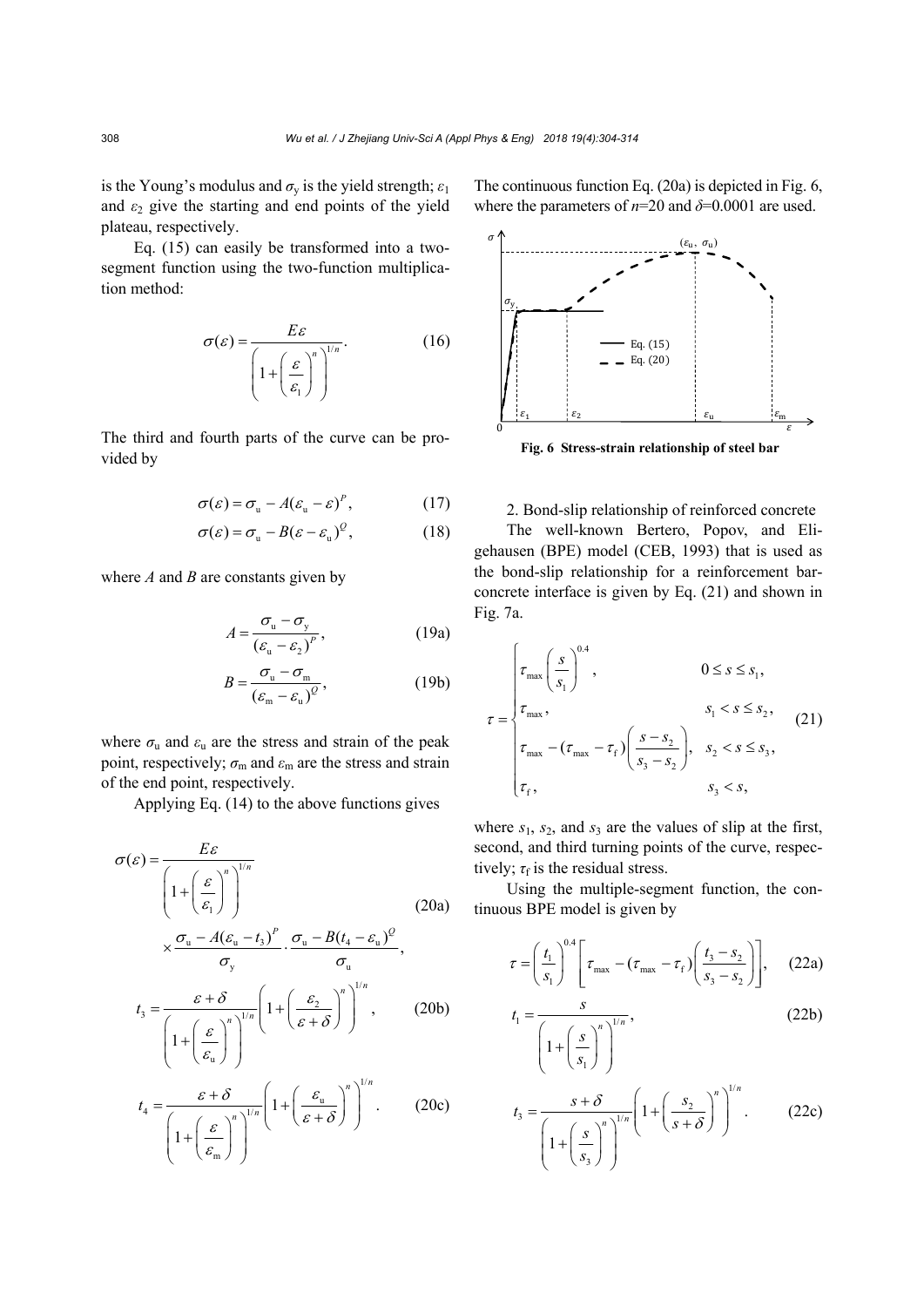There are only two segments in Eq. (22a) because the second and fourth parts are constants and equal to 1 after normalization.

In fact, a simpler continuous function can be derived for the BPE model by another method. For the first ascending part and the second peak plateau at *τ*max, one can use one hyperbolic tangent function to simulate the curve, i.e.

$$
\tau(s) = \tau_{\text{max}} \tanh(E_1 s), \tag{23}
$$

where  $E_1$  is the initial slope at  $s=0$ . The descending branch (the third part) and the residual flat plateau (the fourth part) can also be given as another hyperbolic tangent function:

$$
\tau(s) = \frac{\tau_{\text{max}} - \tau_{\text{f}}}{2} \tanh\left[-E_2\left(s - \frac{s_2 + s_3}{2}\right)\right] + \frac{\tau_{\text{max}} + \tau_{\text{f}}}{2}, \quad (24)
$$

where  $E_2$  is the slope of the descending branch at  $s=(s_2+s_3)/2$ . The curves of Eq. (23) and Eq. (24) are shown in Fig. 7b by the dotted line and dashed line, respectively.

Using the two-function multiplication method, one gets

$$
\tau(s) = \tanh(E_1 s)
$$
  
 
$$
\times \left\{ \frac{\tau_{\text{max}} - \tau_f}{2} \tanh\left[-E_2 \left(s - \frac{s_2 + s_3}{2}\right)\right] + \frac{\tau_{\text{max}} + \tau_f}{2} \right\}. (25)
$$

Eq. (25) is shown in Fig. 7a in comparison with the original BPE model Eq. (21) and Eq. (22), where  $n=50$ ,  $\delta=0.0001$ ,  $E_1=1$ , and  $E_2=0.5$ . As both Eq. (23) and Eq. (24) are constant outside their own effective region (Fig. 7b), the regional variables are not required in Eq. (25).

3. Constitutive relationship of steel-FRP composite bar (SFCB)

A special composite bar, namely SFCB bar (Wu et al., 2012), which is made from steel and FRP composites, is shown in Fig. 8. As steel yields and FRP materials break at different strain values, the stress-strain relationship of the composite bar has five turning points and six segments, which are given by the following equation:



**Fig. 7 Bond-slip relationship for concrete-rebar interface**  (a) Discontinuous and continuous models; (b) Hyperbolic tangent functions

$$
\sigma = \begin{cases} E_1 \varepsilon, & 0 \le \varepsilon < \varepsilon_1, \\ f_1 + E_2(\varepsilon - \varepsilon_1), & \varepsilon_1 \le \varepsilon < \varepsilon_2, \\ f_{2d} + E_3(\varepsilon - \varepsilon_2), & \varepsilon_2 \le \varepsilon < \varepsilon_3, \\ f_{3d}, & \varepsilon_3 \le \varepsilon, \end{cases}
$$
 (26)

where  $E_1, E_2$ , and  $E_3$  are the slopes of the first, second, and third inclined lines, respectively;  $\varepsilon_1$ ,  $\varepsilon_2$ , and  $\varepsilon_3$  are the strains of the end points of the first, second, and third inclined lines, respectively;  $f_1$ ,  $f_{2d}$ , and  $f_{3d}$  are the stresses of the starting points of the second and third inclined lines, and residual plateau, respectively.

Dividing the curve in Fig. 8a into six parts, the function of first, second, and third ascending parts can be described by its original functions in Eq. (26). However, the two vertical drops have no expression. To make the function continuous, the following two expressions are used for these two parts:

$$
\sigma = \frac{f_{2d} - f_{2u}}{\Delta} (\varepsilon - \varepsilon_2 - \Delta) + f_{2d}, \qquad (27)
$$

$$
\sigma = \frac{f_{3d} - f_{3u}}{\Delta} (\varepsilon - \varepsilon_3 - \Delta) + f_{3d}, \qquad (28)
$$

where *Δ* is a small constant to allow for the *x* coordinate at the lower point of the vertical drop to be slightly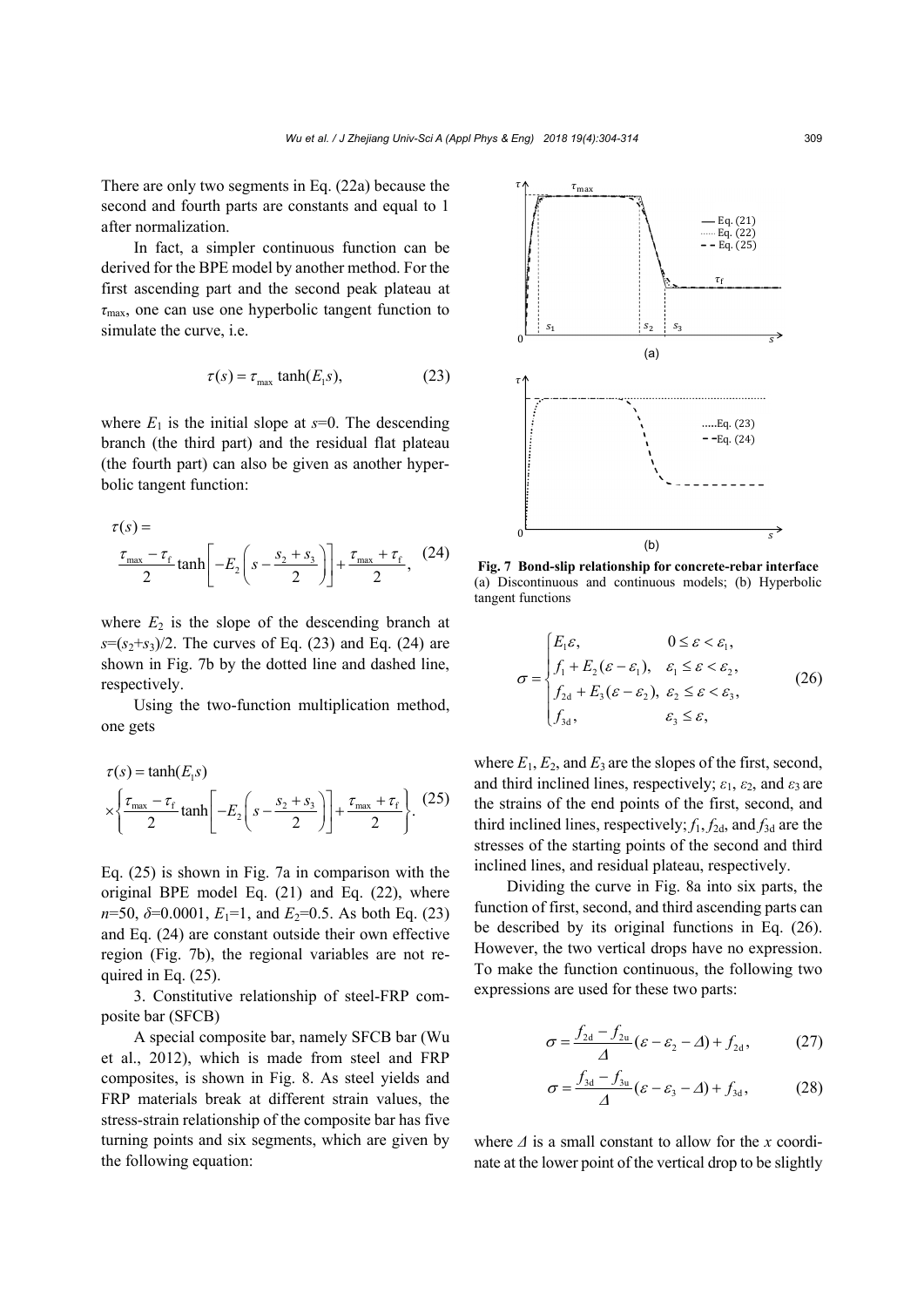larger than that at the upper point, and can approach zero;  $f_{2u}$  and  $f_{3u}$  are the stresses of the end points of the second and third inclined lines, respectively.



**Fig. 8 Constitutive relationship of SFCB**  (a) Stress-strain models; (b) Cross-section. CFRP: carbon fibrereinforced polymer; BFRP: basalt fibre-reinforced polymer

Using Eq. (14), the continuous stress-strain model is given by

$$
\sigma = E_1 t_1 \frac{f_1 + E_2(t_2 - \varepsilon_1)}{f_1}
$$
  
 
$$
\times \frac{\frac{f_{2d} - f_{2u}}{A}(t_3 - \varepsilon_2 - \Delta) + f_{2d}}{f_{2u}}
$$
  
 
$$
\times \frac{f_{2d} + E_3(t_4 - \varepsilon_2)}{(29a)}
$$
 (29a)

$$
f_{2d}
$$
\n
$$
\times \frac{f_{3d} - f_{3u}}{\Delta} (t_5 - \varepsilon_3 - \Delta) + f_{3d}
$$
\n
$$
f_{3u}
$$

$$
t_1 = \frac{\varepsilon}{\left(1 + \left(\frac{\varepsilon}{\varepsilon_1}\right)^n\right)^{1/n}},\tag{29b}
$$

$$
t_2 = \frac{\varepsilon + \delta}{\left(1 + \left(\frac{\varepsilon}{\varepsilon_2}\right)^n\right)^{1/n}} \left(1 + \left(\frac{\varepsilon_1}{\varepsilon + \delta}\right)^n\right)^{1/n},\qquad(29c)
$$

$$
t_{3} = \frac{\varepsilon + \delta}{\left(1 + \left(\frac{\varepsilon}{\varepsilon_{2} + \Delta}\right)^{n}\right)^{1/n}} \left(1 + \left(\frac{\varepsilon_{2}}{\varepsilon + \delta}\right)^{n}\right)^{1/n}, (29d)
$$
  

$$
t_{4} = \frac{\varepsilon + \delta}{\left(1 + \left(\frac{\varepsilon}{\varepsilon_{3}}\right)^{n}\right)^{1/n}} \left(1 + \left(\frac{\varepsilon_{2} + \Delta}{\varepsilon + \delta}\right)^{n}\right)^{1/n}, (29e)
$$
  

$$
t_{5} = \frac{\varepsilon + \delta}{\left(1 + \left(\frac{\varepsilon}{\varepsilon_{3} + \Delta}\right)^{n}\right)^{1/n}} \left(1 + \left(\frac{\varepsilon_{3}}{\varepsilon + \delta}\right)^{n}\right)^{1/n}.
$$
 (29f)

Eqs. (26) and (29a) are shown in Fig. 8a by the solid line and dotted line, respectively, where *n*=15, *δ*=0.001, and *Δ*=0.01.

## **4 Curvature of combined function**

The variation of curvature is an important consideration in curve smoothing. The curvature at a junction is not only related to original curves at the two sides of the junction but also related to the sharpness of transition that is controlled by *n* in Eq. (12). The curvature at a typical junction is studied in this section through the case of the two-function multiplication method.

Based on Eqs. (1) and (2), we obtain the first and second derivatives of  $t_r$  and  $t_l$  with respect to *x* as follows:

$$
t'_{\rm r} = \frac{1}{\left(1 + \left(\frac{x}{x_0}\right)^n\right)^{1 + 1/n}},\tag{30a}
$$

$$
t_1' = \left(1 + \left(\frac{x_0}{x + \delta}\right)^n\right)^{1/n - 1},\tag{30b}
$$

$$
t''_{r} = \frac{-n-1}{\left(1 + \left(\frac{x}{x_0}\right)^n\right)^{2+1/n}} \frac{x^{n-1}}{x_0^n},
$$
 (30c)

$$
t_1'' = (n-1) \left( 1 + \left( \frac{x_0}{x + \delta} \right)^n \right)^{1/n-2} \frac{x_0^n}{(x + \delta)^{n+1}}.
$$
 (30d)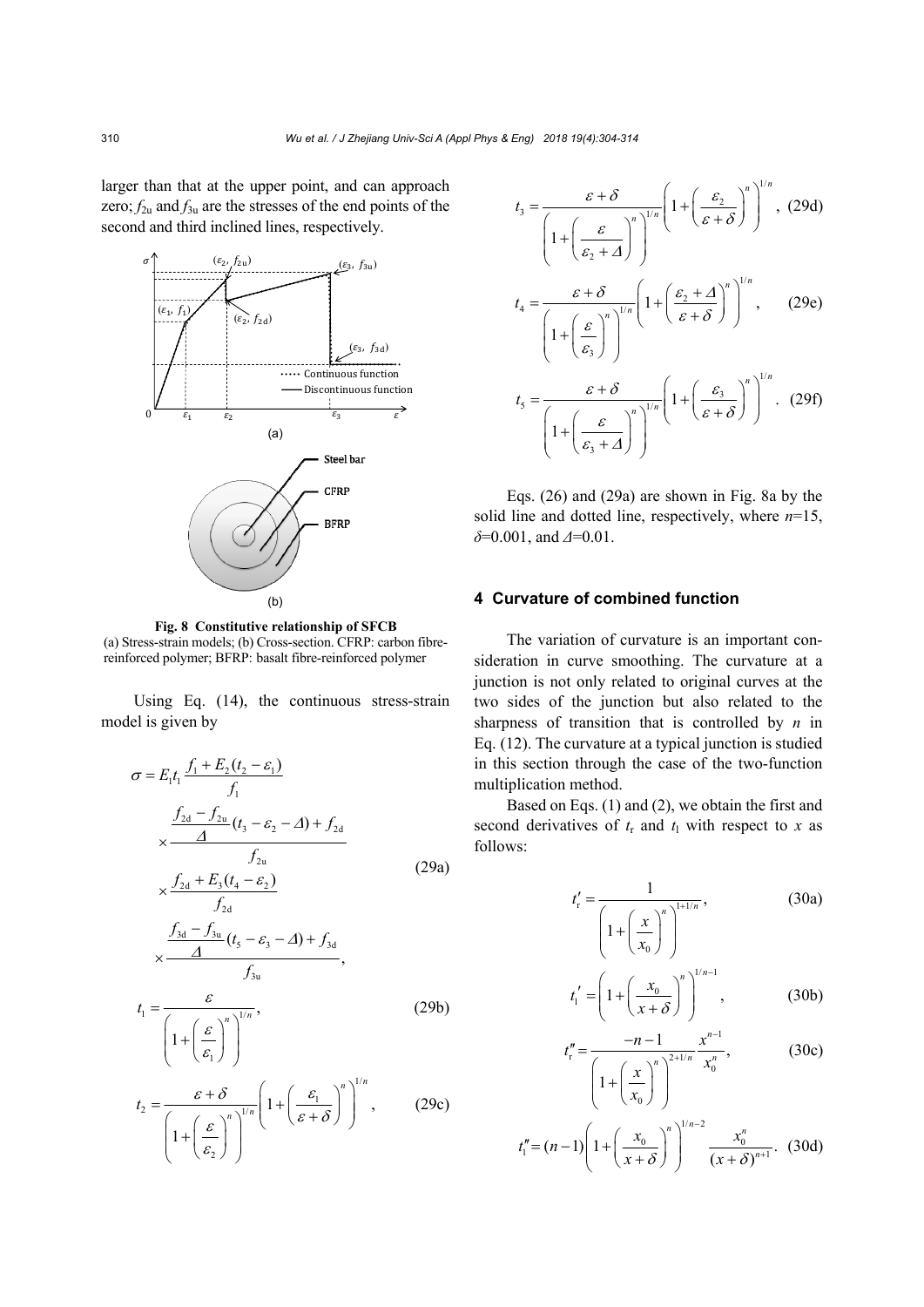The curvature of the combined function, Eq. (6), is given by

$$
k = \frac{y''}{\left(1 + (y')^2\right)^{3/2}},\tag{31}
$$

where the first derivative and the second derivative of *y* with respect to *x* are given by

$$
y' = y_0 \left[ \overline{f_1'}(t_r) \cdot t_r' \cdot \overline{f_2}(t_1) + \overline{f_1}(t_r) \cdot t_1' \cdot \overline{f_2'}(t_1) \right], \qquad (32)
$$

$$
y'' = y_0 \left[ \overline{f_1}''(t_r) \cdot (t'_r)^2 \cdot \overline{f_2}(t_1) + \overline{f_1}'(t_r) \cdot t''_r \cdot \overline{f_2}(t_1) + 2 \overline{f_1}'(t_r) \cdot t'_r \cdot t'_r \cdot \overline{f_2}'(t_1) + \overline{f_1}(t_r) \cdot t''_r \cdot \overline{f_2}(t_1) + \overline{f_1}(t_r) \cdot (t'_1)^2 \cdot \overline{f_2}''(t_1) \right].
$$
 (33)

The expressions of  $\overline{f}_1'(t_1), \overline{f}_1''(t_1), \overline{f}_2'(t_1)$ , and  $\bar{f}_i''(t_1)$  are only related to the original part functions  $f_1(x)$  and  $f_2(x)$ . It is obvious that the curvature of the combined function or Eq. (31) is continuous in the whole domain as long as the original functions are  $C<sup>2</sup>$ differentiable. Based on Eqs. (31)–(33), one can see that the curvature of the transition part is not only related to the regional variables Eqs. (1) and (2), but also related to the original part functions.

A typical linear tool path problem is studied herein, as shown in Fig. 9. Two linear part functions meet at the point  $(1, 1)$  with an angle of  $\theta$  between them. The slopes of these two curves are  $-k_1$  and  $k_1$ , respectively, where  $k_1$ =cot( $\theta$ /2). The part functions of these two lines are given by (Fig. 9)

$$
f_1(t_r) = 1 - k_1(t_r - 1),
$$
 (34)

$$
f_2(t_1) = 1 + k_1(t_1 - 1). \tag{35}
$$



**Fig. 9 Smoothing of two linear functions** 

As the values of  $\overline{f}_1'(t_1), \overline{f}_1''(t_1), \overline{f}_2'(t_1)$ , and  $\overline{f}_2''(t_1)$  in Fig. 9 are equal to  $-k_1$ ,  $k_1$ , 0, and 0, respectively, Eqs. (32) and (33) are simplified to:

$$
y' = y_0 \left[ -k_1 t'_r \overline{f}_2(t_1) + k_1 t'_1 \overline{f}_1(t_r) \right],
$$
 (36)

$$
y'' = y_0 \left[ -k_1 t''_1 \overline{f}_2(t_1) - 2k_1^2 t'_1 t'_1 + k_1 t''_1 \overline{f}_1(t_r) \right]. \tag{37}
$$

The maximum curvature of the transition curve occurs at the point of  $x=1$  and the value of the maximum curvature is given by Eq.  $(31)$  when  $x=1$ :

$$
k_{\rm m} = \frac{y''|_{x=1}}{\left(1 + \left(y'|_{x=1}\right)^2\right)^{3/2}}.\tag{38}
$$

Substituting  $x=1$  and  $x_0=1$  into Eq. (1) and Eq. (2), and letting  $\delta = 0$ , one gets:

$$
t_r\big|_{x=1} = 2^{-1/n},\tag{39}
$$

$$
t_1\big|_{x=1} = 2^{1/n}.\tag{40}
$$

Substituting Eq. (39) and Eq. (40) into Eq. (34) and Eq. (35), respectively, gives:

$$
\overline{f}_1(t_r)\Big|_{x=1} = 1 - k_1(2^{-1/n} - 1), \tag{41}
$$

$$
\overline{f}_2(t_1)\Big|_{x=1} = 1 + k_1(2^{1/n} - 1). \tag{42}
$$

Letting  $x=1$  and  $\delta=0$  in Eqs. (30a)–(30d), one gets:

$$
t'_{r}|_{x=1} = 2^{-1-1/n}, \tag{43a}
$$

$$
t_1'|_{x=1} = 2^{1/n-1}, \tag{43b}
$$

$$
t_r''\big|_{x=1} = (-n-1)2^{-2-1/n},\tag{43c}
$$

$$
t_1''|_{x=1} = (n-1)2^{1/n-2}.
$$
 (43d)

Substituting Eqs.  $(41)$ ,  $(42)$ , and  $(43a)$ – $(43d)$  into Eq. (36) and Eq. (37) and considering  $y_0=1$  (Fig. 9) gives:

$$
y' = k_1(2^{1/n-1} - 2^{-1-1/n}) + k_1^2(2^{-1-1/n} + 2^{1/n-1} - 1), \ (44)
$$
  

$$
y'' = k_1(1 - k_1)(n+1)2^{-2-1/n} + k_1(1 + k_1)(n-1)2^{1/n-2}. \ (45)
$$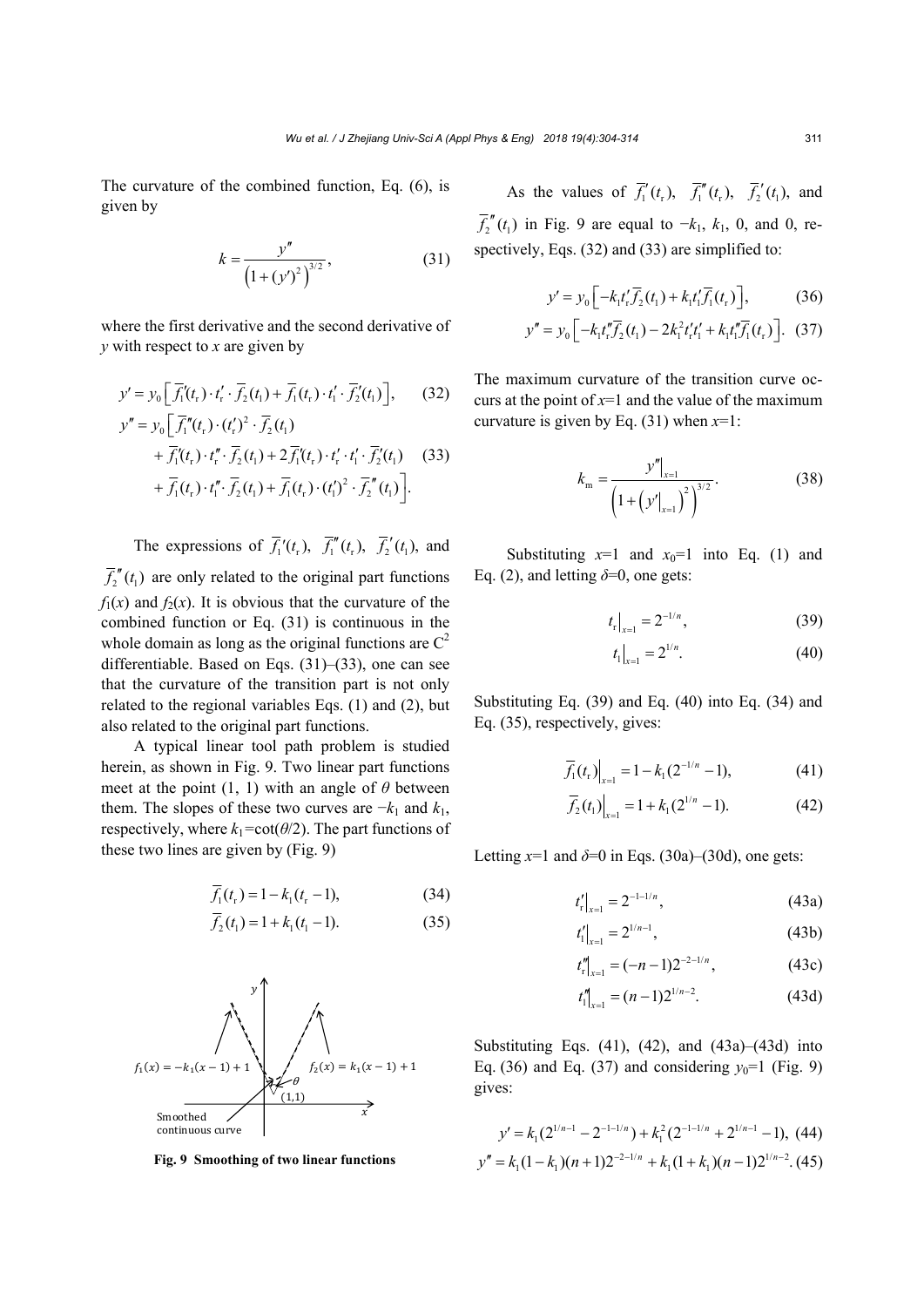Substituting Eqs. (44) and (45) into Eq. (38) gives the maximum curvature:

$$
k_{\rm m} =
$$
\n
$$
\frac{k_1(1-k_1)(n+1)2^{-2-1/n} + k_1(1+k_1)(n-1)2^{1/n-2}}{\left\{1+\left[k_1(2^{1/n-1}-2^{-1-1/n}) + k_1^2(2^{-1-1/n}+2^{1/n-1}-1)\right]^2\right\}^{3/2}}.
$$
\n(46)

It can be seen from Eq. (46) that both  $k_1$  and *n* affect the peak curvature and at smaller  $\theta$  the curvature increases faster when *n* increases, as shown in Fig. 10.



**Fig. 10 Relationship between**  $k_m$ **,** *n***, and**  $\theta$ 

### **5 Conclusions**

A function multiplication method is developed in this work to convert any discontinuous segmental curve into a continuous one. The key of the method is the introduction of a regional variable that equals the original variable in its sub-domain and becomes a constant outside the region. With this regional variable replacing the original, any function takes its original form inside its sub-domain and turns to a constant outside it to become a regional function. Therefore, a multiple-segment discontinuous curve can be converted to a continuous function simply by multiplication of all the regional functions.

It is noted that the smoothed continuous curve using this method does not oscillate at all because of the smooth regional variable used as shown in Fig. 5. By using this regional variable, each segment of curve retains its original shape inside its own sub-domain. In between two sub-domains, a smooth transition is provided with the required degree of smoothness controlled by a smoothness parameter  $n_i$  for junction *i*. Therefore, there is no oscillation problem with this approach.

Continuity of a curve not only brings convenience in scientific studies and engineering applications, but also overcomes difficulties caused by mathematical discontinuity in analytical studies and numerical simulations. The use of this method can extend the applicability of some general and popular tools, such as the Taylor series and the Newton-Raphson method, to problems that were previously inapplicable due to discontinuity or inexistence of derivatives at discontinuous joints. It can bring convenience in engineering computation and computer programming to avoid dividing functions into sub-domains. It can also be used in computer-aided design (CAD) and computer-aided manufacturing (CAM) where curve fitting is required to smooth transition zones. In fact, the method developed in this work provides a general mathematical tool that can be used in all scientific and engineering work.

#### **References**

- Cai HH, Wang GJ, 2009. A new method in highway route design: joining circular arcs by a single C-Bézier curve with shape parameter. *Journal of Zhejiang University-SCIENCE A*, 10(4):562-569. https://doi.org/10.1631/jzus.A0820267
- CEB (Comite Euro-International du Beton), 1993. CEB-FIP Model Code 1990: Design Code FIB-Fédération Internationale du Beton.
- Emami MM, Arezoo B, 2010. A look-ahead command generator with control over trajectory and chord error for NURBS curve with unknown arc length. *Computer-Aided Design*, 42(7):625-632.

https://doi.org/10.1016/j.cad.2010.04.001

- Erkorkmaz K, Altintas Y, 2001. High speed CNC system design. Part I: jerk limited trajectory generation and quintic spline interpolation. *International Journal of Machine Tools and Manufacture*, 41(9):1323-1345. https://doi.org/10.1016/S0890-6955(01)00002-5
- Feng J, Li Y, Wang Y, et al., 2010. Design of a real-time adaptive NURBS interpolator with axis acceleration limit. *The International Journal of Advanced Manufacturing Technology*, 48(1-4):227-241.

 https://doi.org/10.1007/s00170-009-2261-y Fraichard T, Scheuer A, 2004. From Reeds and Shepp's to

continuous-curvature paths. *IEEE Transactions on Robotics*, 20(6):1025-1035.

https://doi.org/10.1109/TRO.2004.833789

- Giuffre A, Pinto PE, 1970. Il comportamento del cemento armato per sollecitazioni cicliche di forte intensita. *Giornale del Genio Civile*, 5:391-408 (in Italian).
- Hognestad E, 1951. A Study of Combined Bending and Axial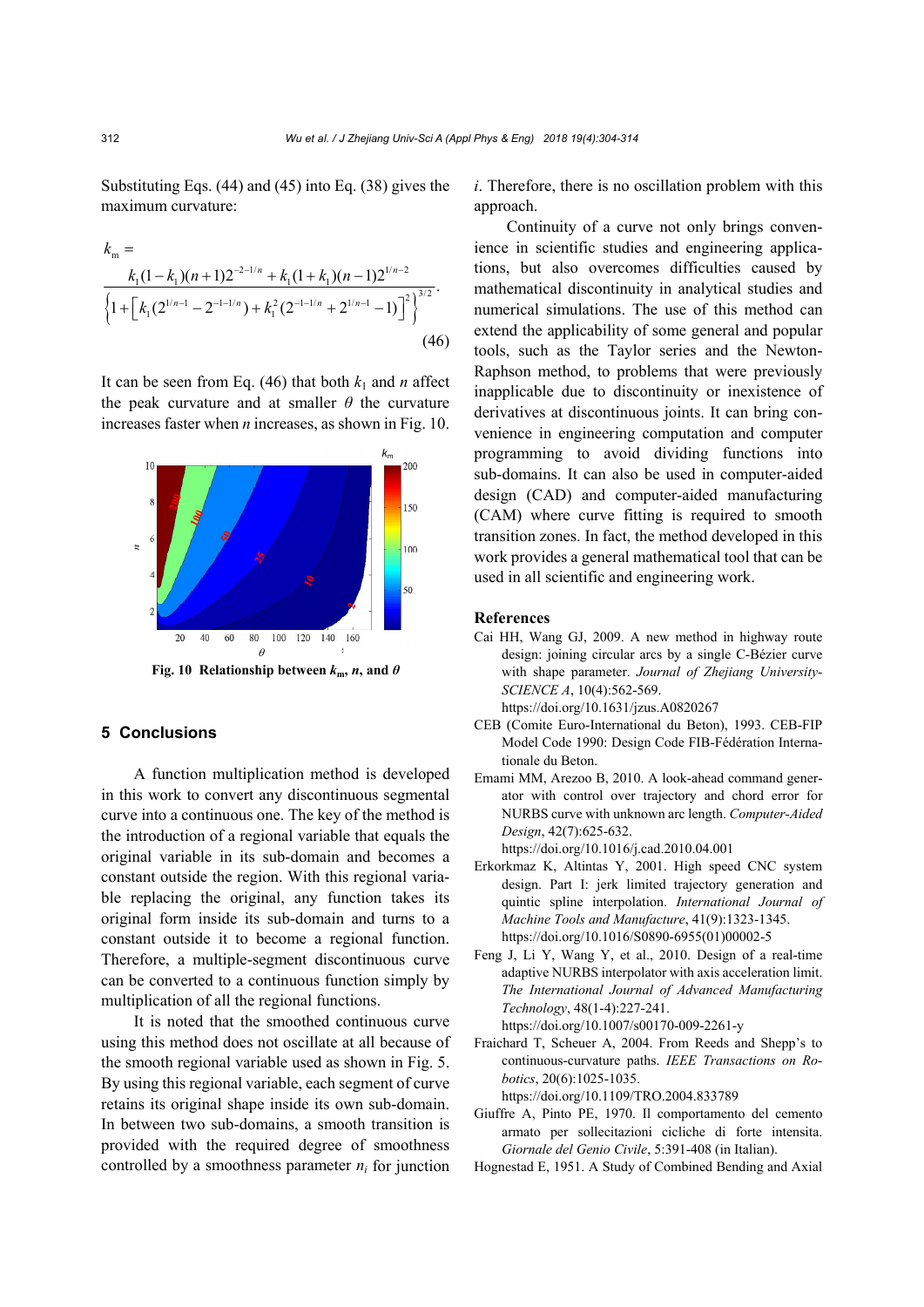Load in Reinforced Concrete Members. Bulletin Series No. 399, Engineering Experiment Station, University of Illinois, Urbana, USA.

Huh UY, Chang SR, 2014. A *G*² continuous path-smoothing algorithm using modified quadratic polynomial interpolation. *International Journal of Advanced Robotic Systems*, 11(2):1-11.

https://doi.org/10.5772/57340

- Lin MT, Tsai MS, Yau HT, 2007. Development of a dynamicsbased NURBS interpolator with real-time look-ahead algorithm. *International Journal of Machine Tools and Manufacture*, 47(15):2246-2262. https://doi.org/10.1016/j.ijmachtools.2007.06.005
- Liu X, Ahmad F, Yamazaki K, et al., 2005. Adaptive interpolation scheme for NURBS curves with the integration of machining dynamics. *International Journal of Machine Tools and Manufacture*, 45(4-5):433-444. https://doi.org/10.1016/j.ijmachtools.2004.09.009
- Magid E, Keren D, Rivlin E, et al., 2006. Spline-based robot navigation. Proceedings of the 2006 IEEE/RSJ International Conference on Intelligent Robots and Systems, p.2296-2301.
- Nam SH, Yang MY, 2004. A study on a generalized parametric interpolator with real-time jerk-limited acceleration. *Computer-Aided Design*, 36(1):27-36. https://doi.org/10.1016/S0010-4485(03)00066-6
- Pan J, Wu YF, 2014. Analytical modeling of bond behavior between FRP plate and concrete. *Composites Part B: Engineering*, 61:17-25.

https://doi.org/10.1016/j.compositesb.2014.01.026

- Park R, Paulay T, 1975. Reinforced Concrete Structures. John Wiley & Sons, New York.
- Pateloup V, Duc E, Ray P, 2010. Bspline approximation of circle arc and straight line for pocket machining. *Computer-Aided Design*, 42(9):817-827. https://doi.org/10.1016/j.cad.2010.05.003
- Richard RM, Abbott BJ, 1975. Versatile elastic-plastic stressstrain formula. *Journal of the Engineering Mechanics Division*, 101:511-515.
- Roy R, Bodduna K, Kumari N, et al., 2015. A fast and efficient mesh smoothing algorithm for 3D graphical models using cubic B-splines. *In*: Information Systems Design and Intelligent Applications. Springer, New Delhi, India, p.467- 474.

https://doi.org/10.1007/978-81-322-2247-7\_48

Walton DJ, Meek DS, 2009.  $G^2$  blends of linear segments with cubics and pythagorean-hodograph quintics. *International Journal of Computer Mathematics*, 86(9):1498- 1511.

https://doi.org/10.1080/00207160701828157

- Walton DJ, Meek DS, 2010. Cubic Bézier spiral segments for planar  $G^2$  curve design. Proceedings of the 7th International Conference on Computer Graphics, Virtual Reality, Visualisation and Interaction in Africa, ACM, p.21-26.
- Wang JB, Yau HT, 2009. Real-time NURBS interpolator: application to short linear segments. *International Journal of Advanced Manufacturing Technology*, 41(11-12):

1169-1185.

https://doi.org/10.1007/s00170-008-1564-8

Wu G, Sun ZY, Wu ZS, et al., 2012. Mechanical properties of steel-FRP composite bars (SFCBs) and performance of SFCB reinforced concrete structures. *Advances in Structural Engineering*, 15(4):625-636.

https://doi.org/10.1260/1369-4332.15.4.625

- Yang K, Sukkarieh S, 2010. An analytical continuouscurvature path-smoothing algorithm. *IEEE Transactions on Robotics*, 26(3):561-568. https://doi.org/10.1109/TRO.2010.2042990
- Yang X, Chen ZC, 2006. A practicable approach to  $G<sup>1</sup>$  biarc approximations for making accurate, smooth and nongouged profile features in CNC contouring. *Computer-Aided Design*, 38(11):1205-1213.

https://doi.org/10.1016/j.cad.2006.07.006

Yau HT, Wang JB, 2007. Fast Bezier interpolator with realtime look ahead function for high-accuracy machining. *International Journal of Machine Tools and Manufacture*, 47(10):1518-1529.

https://doi.org/10.1016/j.ijmachtools.2006.11.010

Yeh SS, Hsu PL, 2002. Adaptive-feedrate interpolation for parametric curves with a confined chord error. *Computer-Aided Design*, 34(3):229-237.

https://doi.org/10.1016/S0010-4485(01)00082-3

Zhang LB, You YP, He J, et al., 2011. The transition algorithm based on parametric spline curve for high-speed machining of continuous short line segments. *International Journal of Advanced Manufacturing Technology*, 52(1-4):245-254.

https://doi.org/10.1007/s00170-010-2718-z

## 中文概要

#### 题 目:连续函数式曲线光滑法

- 目 的:用连续函数实现无限接近原始非连续曲线的光滑。
- 创新点:首次提出用一个连续函数替代原来由任意多非连 续区域函数构成的函数。该方法可视为一种新的 函数光滑算法。
- 方 法:1. 通过引入特殊的区域变量,并用该区域变量替 代原函数自变量的方法,将区域函数改造成在该 区域无限接近原函数而在区域外取值常数的函 数。2. 把所有的区域函数相乘得到一个连续函数 的方程。
- 结 论:1. 由任意多非连续区域函数构成的函数可以改造 成一个连续函数。2. 该连续函数在原非连续边界 的光滑程度可以由各个边界上独立的参数按需 调整。3. 该方法产生的连续函数没有摆动现象, 其形状与原始区域函数无限接近。该方程在数学 上是连续的,同时无限接近原始非连续函数,包 括原来在边界上函数值的非连续。

关键词:曲线光滑;区域变量;区域函数;连续函数